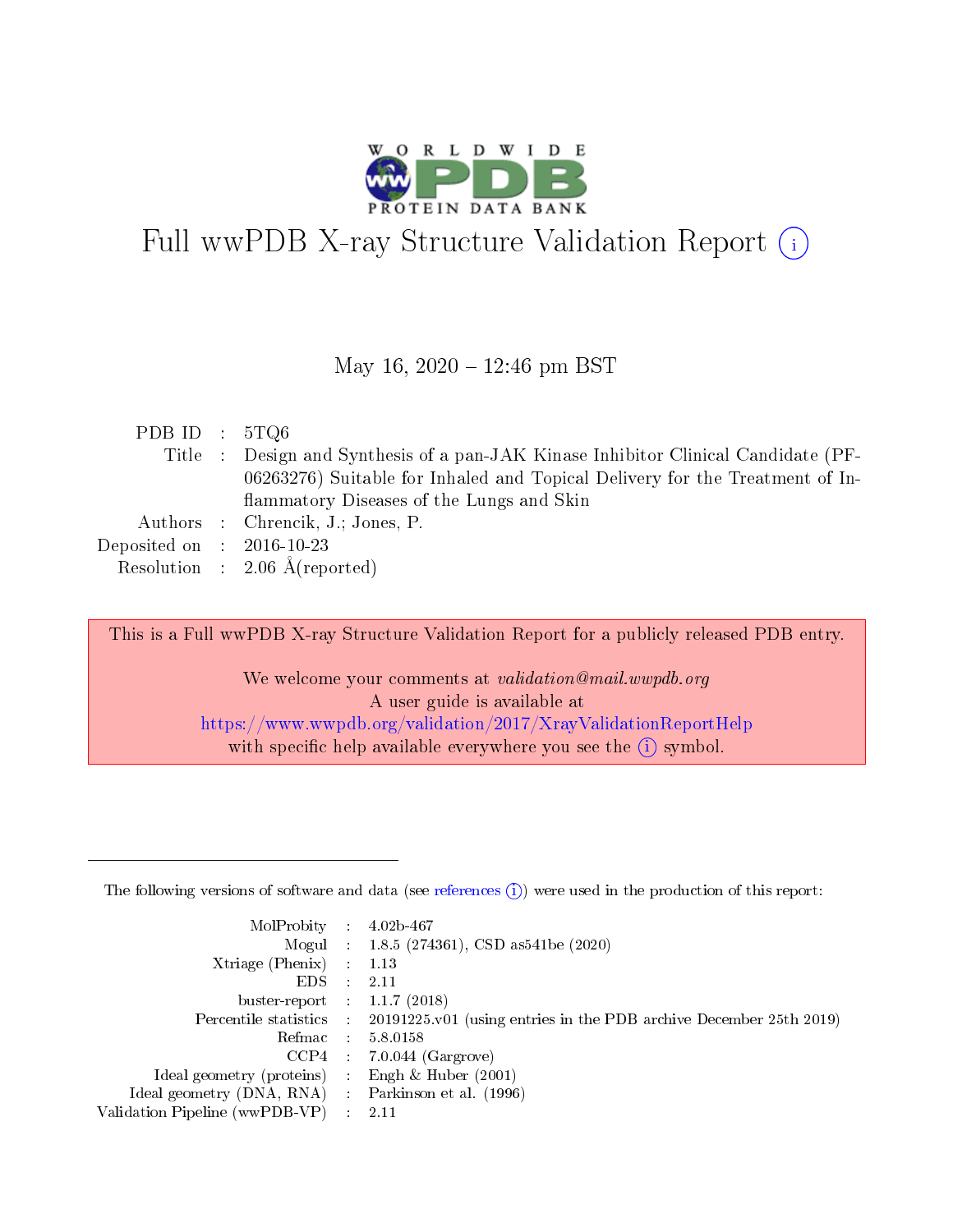# 1 [O](https://www.wwpdb.org/validation/2017/XrayValidationReportHelp#overall_quality)verall quality at a glance  $(i)$

The following experimental techniques were used to determine the structure: X-RAY DIFFRACTION

The reported resolution of this entry is 2.06 Å.

Percentile scores (ranging between 0-100) for global validation metrics of the entry are shown in the following graphic. The table shows the number of entries on which the scores are based.



| Metric                | Whole archive        | <b>Similar resolution</b>                                 |
|-----------------------|----------------------|-----------------------------------------------------------|
|                       | $(\#\text{Entries})$ | $(\#\text{Entries}, \text{resolution range}(\text{\AA}))$ |
| $\mathcal{R}_{free}$  | 130704               | $2684(2.08-2.04)$                                         |
| Clashscore            | 141614               | $2801(2.08-2.04)$                                         |
| Ramachandran outliers | 138981               | $2768(2.08-2.04)$                                         |
| Sidechain outliers    | 138945               | $2768(2.08-2.04)$                                         |

The table below summarises the geometric issues observed across the polymeric chains and their fit to the electron density. The red, orange, yellow and green segments on the lower bar indicate the fraction of residues that contain outliers for  $>=3, 2, 1$  and 0 types of geometric quality criteria respectively. A grey segment represents the fraction of residues that are not modelled. The numeric value for each fraction is indicated below the corresponding segment, with a dot representing fractions  $\epsilon = 5\%$ 

| Mol | $Chain \  Length$ | Quality of chain |     |     |
|-----|-------------------|------------------|-----|-----|
|     | 304               | 59%              | 29% | 9%  |
|     | 304               | 67%              | 20% | 10% |

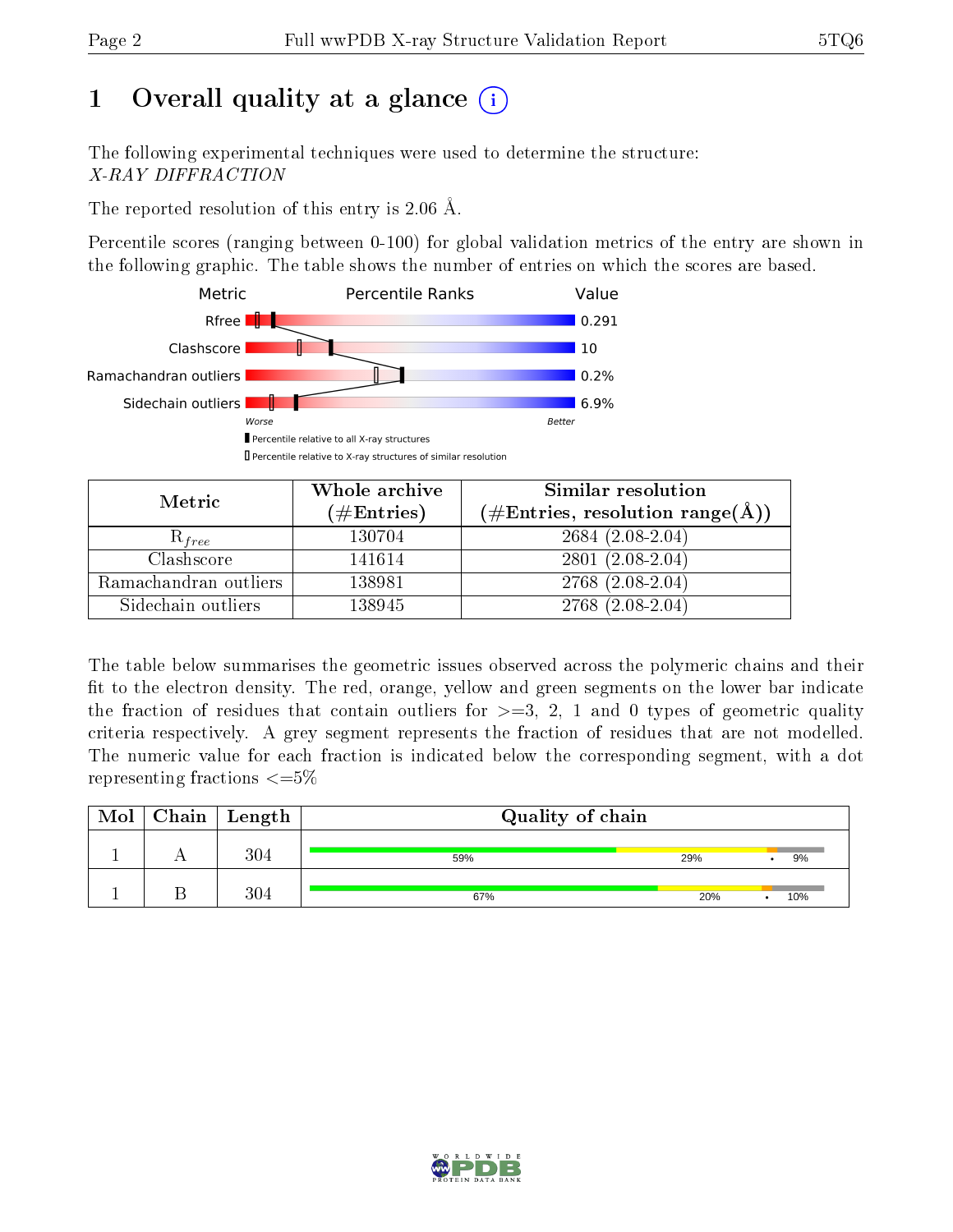# 2 Entry composition  $\left( \cdot \right)$

There are 3 unique types of molecules in this entry. The entry contains 4846 atoms, of which 0 are hydrogens and 0 are deuteriums.

In the tables below, the ZeroOcc column contains the number of atoms modelled with zero occupancy, the AltConf column contains the number of residues with at least one atom in alternate conformation and the Trace column contains the number of residues modelled with at most 2 atoms.

| Mol |     | Chain Residues | Atoms |                 |              |  |  | $ZeroOcc \   \ AltConf \   \ Trace$ |  |  |
|-----|-----|----------------|-------|-----------------|--------------|--|--|-------------------------------------|--|--|
|     | 276 |                |       | Total C N O P S |              |  |  |                                     |  |  |
|     |     |                | 2296  | 1459            | 394 428 2 13 |  |  |                                     |  |  |
|     |     | 273            |       | Total C N O P   |              |  |  |                                     |  |  |
|     |     | 2277           | 1449. | 391             | 422 2        |  |  |                                     |  |  |

Molecule 1 is a protein called Tyrosine-protein kinase JAK2.

| Chain        | Residue | Modelled             | Actual                       | Comment               | Reference         |
|--------------|---------|----------------------|------------------------------|-----------------------|-------------------|
| A            | 829     | MET                  |                              | initiating methionine | UNP-<br>O60674    |
| $\bf{A}$     | 830     | $\rm GLY$            | $\blacksquare$               | expression tag        | UNP.<br>O60674    |
| A            | 831     | <b>HIS</b>           |                              | expression tag        | O60674<br>UNP     |
| A            | 832     | HIS                  |                              | expression tag        | <b>UNP 060674</b> |
| A            | 833     | <b>HIS</b>           |                              | expression tag        | O60674<br>UNP.    |
| $\bf{A}$     | 834     | <b>HIS</b>           | $\blacksquare$               | expression tag        | UNP<br>O60674     |
| $\bf{A}$     | 835     | <b>HIS</b>           |                              | expression tag        | UNP.<br>O60674    |
| A            | 836     | HIS                  |                              | expression tag        | O60674<br>UNP     |
| $\bf{A}$     | 1073    | SER                  | <b>MET</b>                   | engineered mutation   | <b>UNP 060674</b> |
| A            | 1076    | THR                  | PHE                          | engineered mutation   | UNP.<br>O60674    |
| B            | 829     | $\operatorname{MET}$ |                              | initiating methionine | UNP.<br>O60674    |
| B            | 830     | $\rm GLY$            |                              | expression tag        | UNP.<br>O60674    |
| B            | 831     | <b>HIS</b>           |                              | expression tag        | <b>UNP 060674</b> |
| $\mathbf{B}$ | 832     | <b>HIS</b>           |                              | expression tag        | UNP<br>O60674     |
| B            | 833     | <b>HIS</b>           |                              | expression tag        | UNP.<br>O60674    |
| $\mathbf{B}$ | 834     | <b>HIS</b>           | Ξ.                           | expression tag        | O60674<br>UNP.    |
| B            | 835     | HIS                  |                              | expression tag        | UNP  <br>O60674   |
| B            | 836     | HIS                  | $\qquad \qquad \blacksquare$ | expression tag        | UNP  <br>O60674   |
| B            | 1073    | SER                  | <b>MET</b>                   | engineered mutation   | UNP.<br>O60674    |
| B            | 1076    | THR                  | PHE                          | engineered mutation   | UNP  <br>O60674   |

There are 20 discrepancies between the modelled and reference sequences:

• Molecule 2 is  $\{(3R,4R)-4-methyl-3-[methyl(7H-pyrrolo[2,3-d]pyrimidin-4-yl)aminol diperidin$  $-1$ -yl}(pyrrolidin-1-yl)methanone (three-letter code: 7GV) (formula:  $C_{18}H_{26}N_6O$ ).

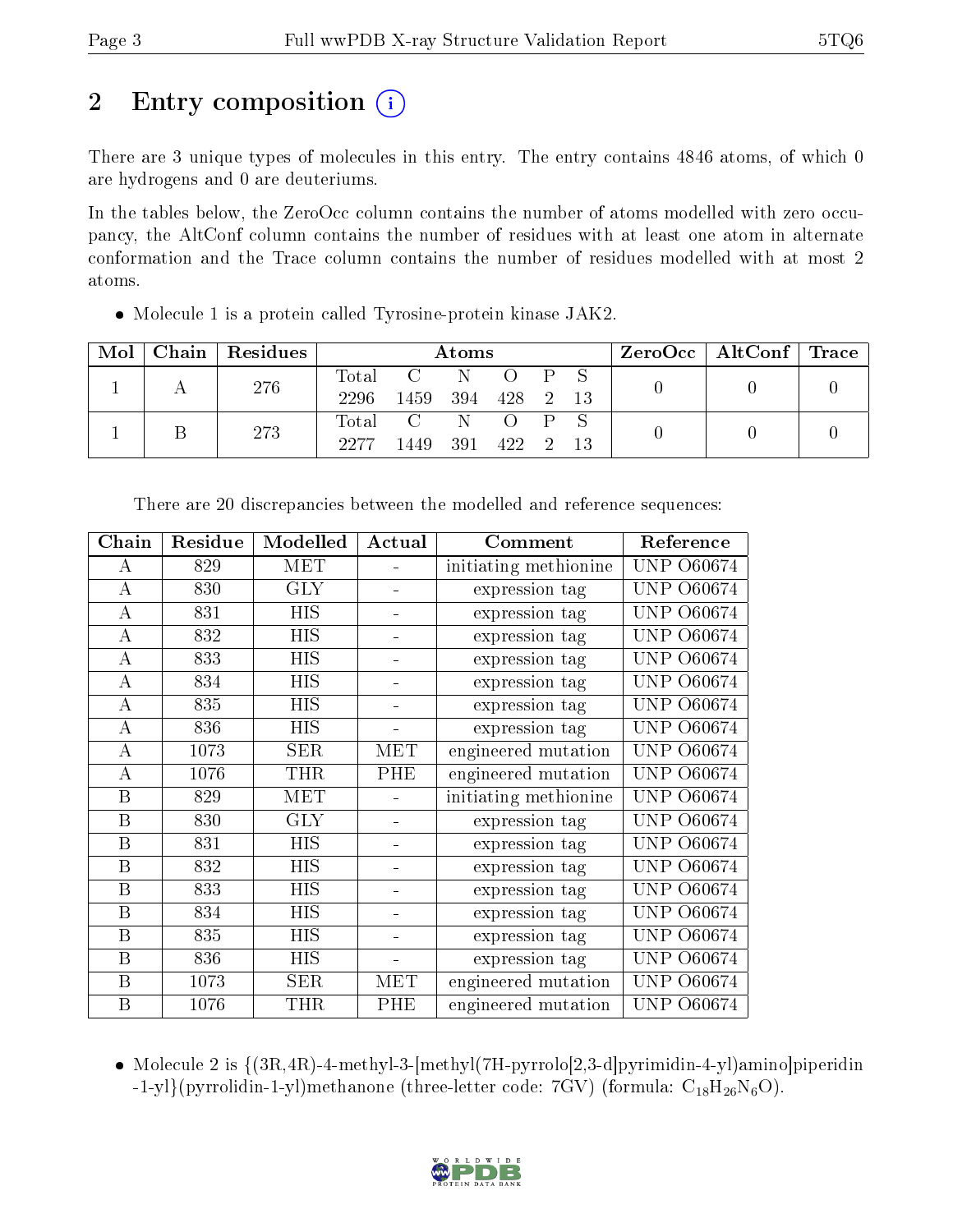

|  |  | $\text{Mol}$   Chain   Residues | Atoms       | $ZeroOcc \   \$ AltConf |  |
|--|--|---------------------------------|-------------|-------------------------|--|
|  |  |                                 | Total C N O |                         |  |
|  |  |                                 | 25 18 6 1   |                         |  |
|  |  |                                 | Total C N O |                         |  |
|  |  |                                 | 25<br>18 6  |                         |  |

• Molecule 3 is water.

|  | Mol   Chain   Residues | Atoms               | $ZeroOcc \   \ AltConf \  $ |
|--|------------------------|---------------------|-----------------------------|
|  | 109                    | Total<br>109<br>109 |                             |
|  | 114                    | Total<br>114        |                             |

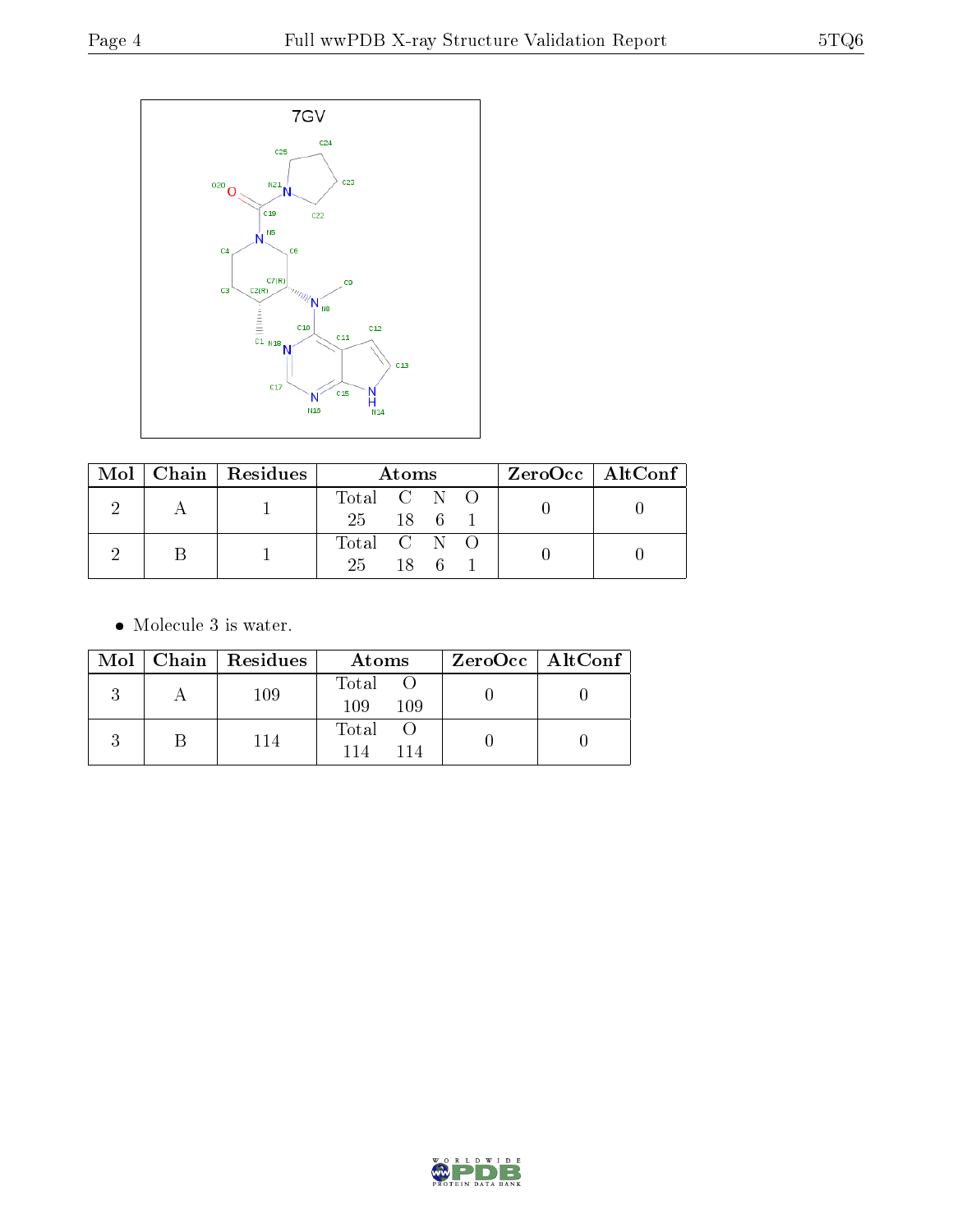# 3 Residue-property plots  $(i)$

These plots are drawn for all protein, RNA and DNA chains in the entry. The first graphic for a chain summarises the proportions of the various outlier classes displayed in the second graphic. The second graphic shows the sequence view annotated by issues in geometry. Residues are colorcoded according to the number of geometric quality criteria for which they contain at least one outlier: green  $= 0$ , yellow  $= 1$ , orange  $= 2$  and red  $= 3$  or more. Stretches of 2 or more consecutive residues without any outlier are shown as a green connector. Residues present in the sample, but not in the model, are shown in grey.



• Molecule 1: Tyrosine-protein kinase JAK2



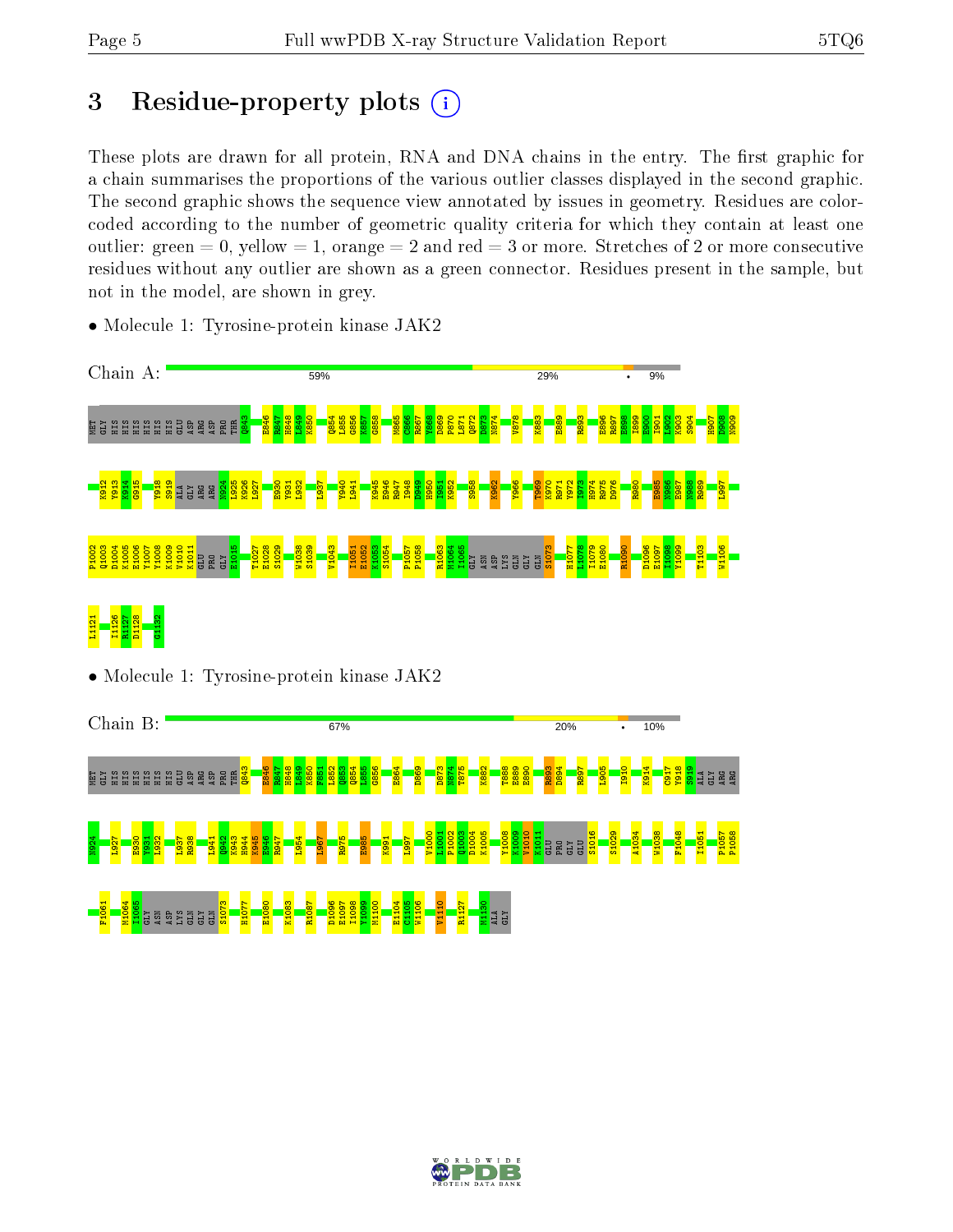# 4 Data and refinement statistics  $(i)$

| Property                                                             | Value                                            | Source     |
|----------------------------------------------------------------------|--------------------------------------------------|------------|
| Space group                                                          | P 1 21 1                                         | Depositor  |
| Cell constants                                                       | 183.40Å<br>$36.98\rm\AA$<br>$52.58\text{\AA}$    |            |
| a, b, c, $\alpha$ , $\beta$ , $\gamma$                               | $110.59^\circ$<br>$90.00^\circ$<br>$90.00^\circ$ | Depositor  |
| Resolution $(A)$                                                     | $-2.06$<br>47.54                                 | Depositor  |
|                                                                      | $47.54 = 2.06$                                   | <b>EDS</b> |
| % Data completeness                                                  | $92.6(47.54-2.06)$                               | Depositor  |
| (in resolution range)                                                | 92.6 (47.54-2.06)                                | <b>EDS</b> |
| $\mathrm{R}_{merge}$                                                 | 0.07                                             | Depositor  |
| $\mathrm{R}_{sym}$                                                   | (Not available)                                  | Depositor  |
| $\sqrt{I/\sigma(I)} > 1$                                             | $\overline{4.54}$ (at 2.05Å)                     | Xtriage    |
| Refinement program                                                   | <b>REFMAC 5.8.0073</b>                           | Depositor  |
|                                                                      | 0.257, 0.289                                     | Depositor  |
| $R, R_{free}$                                                        | 0.259<br>0.291<br>$\overline{a}$                 | DCC        |
| $R_{free}$ test set                                                  | 1906 reflections $(5.08\%)$                      | wwPDB-VP   |
| Wilson B-factor $(A^2)$                                              | 18.6                                             | Xtriage    |
| Anisotropy                                                           | 0.103                                            | Xtriage    |
| Bulk solvent $k_{sol}(e/\mathring{A}^3)$ , $B_{sol}(\mathring{A}^2)$ | $0.36$ , $29.0\,$                                | <b>EDS</b> |
| $\overline{L-test for}$ twinning <sup>2</sup>                        | $< L >$ = 0.42, $< L^2 >$ = 0.24                 | Xtriage    |
| Estimated twinning fraction                                          | $0.486$ for $h,-k,-h-l$                          | Xtriage    |
| $F_o, F_c$ correlation                                               | 0.92                                             | <b>EDS</b> |
| Total number of atoms                                                | 4846                                             | wwPDB-VP   |
| Average B, all atoms $(A^2)$                                         | $20.0\,$                                         | wwPDB-VP   |

Xtriage's analysis on translational NCS is as follows: The largest off-origin peak in the Patterson function is  $14.64\%$  of the height of the origin peak. No significant pseudotranslation is detected.

<sup>&</sup>lt;sup>2</sup>Theoretical values of  $\langle |L| \rangle$ ,  $\langle L^2 \rangle$  for acentric reflections are 0.5, 0.333 respectively for untwinned datasets, and 0.375, 0.2 for perfectly twinned datasets.



<span id="page-5-1"></span><span id="page-5-0"></span><sup>1</sup> Intensities estimated from amplitudes.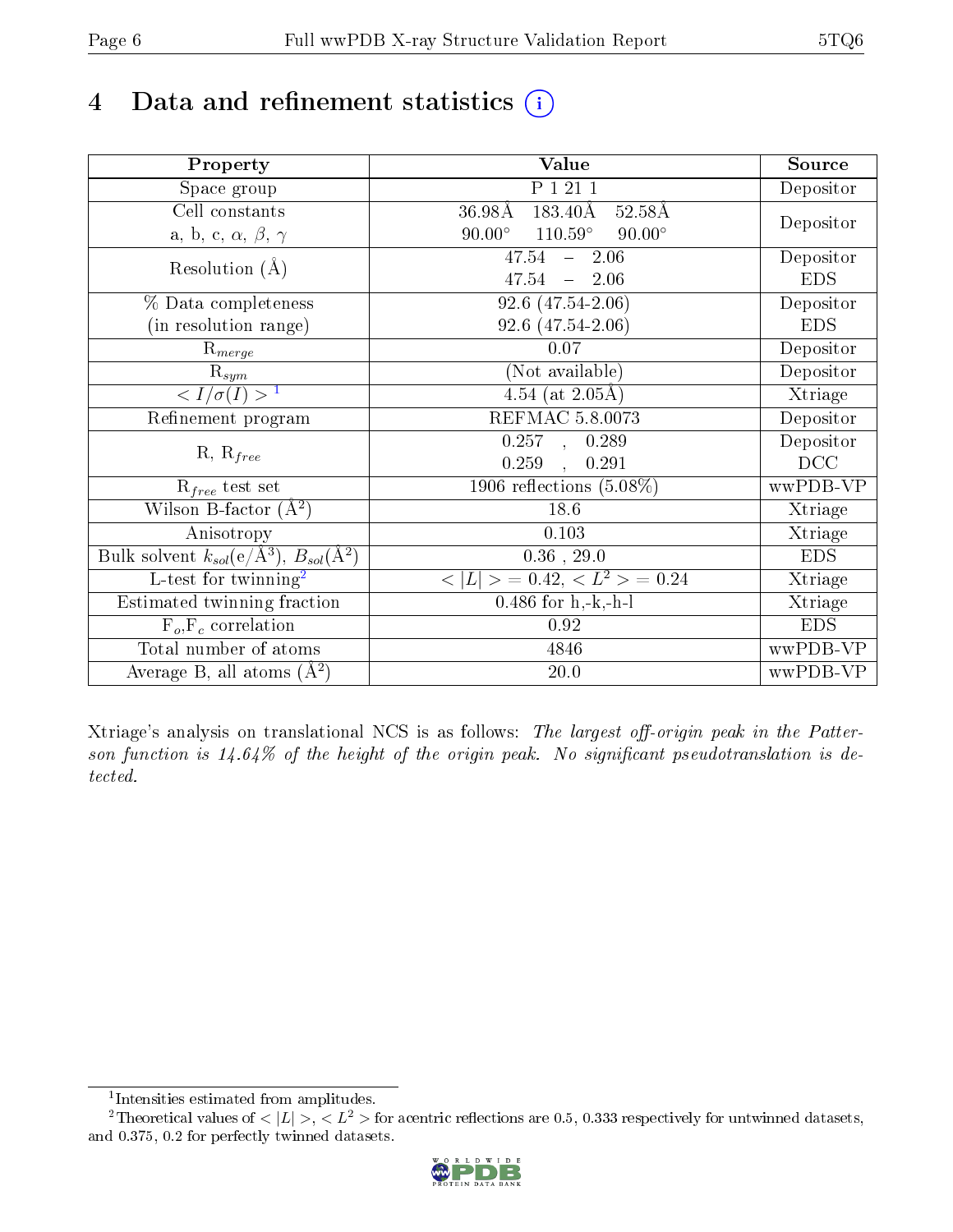# 5 Model quality  $(i)$

## 5.1 Standard geometry  $(i)$

Bond lengths and bond angles in the following residue types are not validated in this section: 7GV, PTR

The Z score for a bond length (or angle) is the number of standard deviations the observed value is removed from the expected value. A bond length (or angle) with  $|Z| > 5$  is considered an outlier worth inspection. RMSZ is the root-mean-square of all Z scores of the bond lengths (or angles).

| Mol | Chain |             | Bond lengths | Bond angles |                    |  |
|-----|-------|-------------|--------------|-------------|--------------------|--|
|     |       | <b>RMSZ</b> | $\# Z  > 5$  | RMSZ        | $\# Z  > 5$        |  |
|     |       | 0.58        | 0/2308       | 0.72        | $1/3101~(0.0\%)$   |  |
|     | B     | 0.57        | 0/2289       | 0.73        | $1/3077$ $(0.0\%)$ |  |
| AĦ  | АH    | 0.58        | 0/4597       | 0.73        | $2/6178(0.0\%)$    |  |

There are no bond length outliers.

All (2) bond angle outliers are listed below:

| Mol | Chain | $\operatorname{Res}$ | Type | $\rm{Atoms}$ |         | Observed( $^{\circ}$ )   Ideal( $^{\circ}$ ) |        |
|-----|-------|----------------------|------|--------------|---------|----------------------------------------------|--------|
|     |       | 1051                 | ILE. | CG1-CB-CG2   | $-5.24$ | 99.88                                        | 111 40 |
|     |       | -967                 | LEU  | $CA-CB-CG$   | 5.12    | 127.08                                       | 115.30 |

There are no chirality outliers.

There are no planarity outliers.

### 5.2 Too-close contacts  $\overline{a}$

In the following table, the Non-H and H(model) columns list the number of non-hydrogen atoms and hydrogen atoms in the chain respectively. The H(added) column lists the number of hydrogen atoms added and optimized by MolProbity. The Clashes column lists the number of clashes within the asymmetric unit, whereas Symm-Clashes lists symmetry related clashes.

|  |      | Mol   Chain   Non-H   $H (model)$ | H(added) |    | $Clashes$   Symm-Clashes |
|--|------|-----------------------------------|----------|----|--------------------------|
|  | 2296 |                                   | 2274     | 55 |                          |
|  | 2277 |                                   | 2261     |    |                          |
|  | 25   |                                   |          |    |                          |
|  | 25   |                                   |          |    |                          |
|  | 109  |                                   |          |    |                          |
|  | 114  |                                   |          |    |                          |
|  | 4846 |                                   | 4535     | 96 |                          |

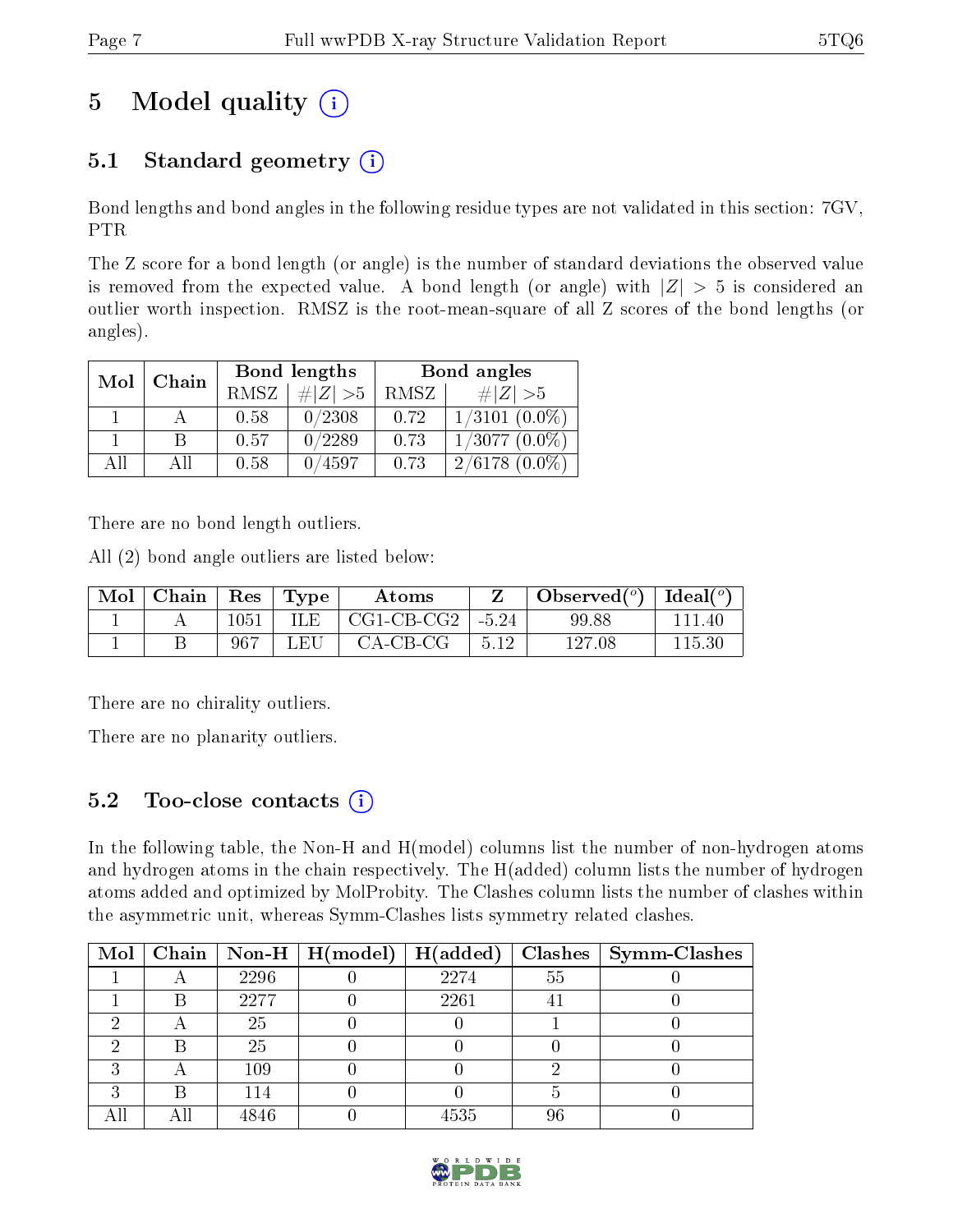The all-atom clashscore is defined as the number of clashes found per 1000 atoms (including hydrogen atoms). The all-atom clashscore for this structure is 10.

All (96) close contacts within the same asymmetric unit are listed below, sorted by their clash magnitude.

| Atom-1               | Atom-2               | Interatomic       | Clash         |
|----------------------|----------------------|-------------------|---------------|
|                      |                      | distance $(\AA)$  | overlap $(A)$ |
| 1:B:985:GLU:HG3      | 1:B:991:LYS:HE3      | 1.65              | 0.78          |
| 1:B:941:LEU:O        | 1: B:945: LYS: HB3   | 1.85              | 0.75          |
| 1:B:894:ASP:OD1      | 1:B:897:ARG:NH2      | 2.21              | 0.73          |
| 1:B:1096:ASP:O       | 1:B:1100:MET:HG3     | 1.88              | 0.73          |
| 1:A:1052:GLU:HG3     | 3:B:4104:HOH:O       | 1.89              | 0.73          |
| 1:B:854:GLN:NE2      | 1: B: 856: GLY: O    | 2.22              | 0.72          |
| 1:A:904:SER:O        | 1:A:970:LYS:NZ       | 2.24              | 0.70          |
| 1: A:883: LYS:HD3    | 1: A:926: LYS: HD3   | 1.73              | 0.68          |
| 1:B:846:GLU:HB2      | 1:B:917:CYS:SG       | 2.34              | 0.68          |
| 1:A:1054:SER:O       | 1:A:1063:ARG:NH2     | 2.27              | 0.67          |
| 1:A:1051:ILE:O       | 1:A:1051:ILE:HG22    | 1.95              | 0.66          |
| 1:B:905:LEU:HD13     | 1:B:910:ILE:HD13     | 1.78              | 0.66          |
| 1:B:938:ARG:HA       | 1:B:1051:ILE:HD13    | 1.78              | 0.66          |
| 1:A:947:ARG:HH11     | 1: A:987: GLU: HG3   | 1.61              | 0.65          |
| 1:B:985:GLU:HG3      | 1:B:991:LYS:CE       | 2.26              | 0.65          |
| 1:A:850:LYS:HE3      | 1: A:869: ASP:HB3    | 1.80              | 0.64          |
| 1:A:1097:GLU:HG3     | 1:A:1126:ILE:HG12    | 1.81              | 0.62          |
| 1: B:914: LYS: HE3   | 1:B:930:GLU:HA       | 1.79              | 0.62          |
| 1:B:1061:PHE:HA      | 1:B:1064:MET:HE3     | 1.85              | 0.58          |
| 1: A:1009: LYS: HE3  | 1: A: 1028: GLU:O    | 2.04              | 0.58          |
| 1:B:1004:ASP:HB3     | 1:B:1005:LYS:HE3     | 1.86              | 0.58          |
| 1:B:1080:GLU:HG2     | 3:B:4109:HOH:O       | 2.03              | 0.58          |
| 1:A:1073:SER:O       | 1: A: 1077: HIS: HD2 | 1.87              | 0.58          |
| 1:A:907:HIS:HE1      | 1:A:909:ASN:HD22     | 1.53              | 0.56          |
| 1: A: 1011: LYS: HD2 | 1:A:1029:SER:OG      | 2.05              | 0.56          |
| 1:A:941:LEU:HD23     | 1:A:1051:ILE:CD1     | 2.36              | 0.56          |
| 1:B:893:ARG:HD3      | 3:B:4129:HOH:O       | 2.07              | 0.55          |
| 1:B:1010:VAL:O       | 1:B:1029:SER:HB3     | 2.06              | 0.55          |
| 1: A:940: TYR: OH    | 1: A:947: ARG:NH1    | $\overline{2.39}$ | 0.55          |
| 1:A:985:GLU:HB3      | 1:A:989:ARG:O        | 2.07              | 0.55          |
| 1: A: 1028: GLU: HG2 | 3:A:4145:HOH:O       | 2.07              | 0.55          |
| 1:B:1034:ALA:HB3     | 1:B:1110:VAL:HG22    | 1.87              | 0.54          |
| 1:B:846:GLU:O        | 1:B:846:GLU:HG3      | 2.07              | 0.54          |
| 1:A:941:LEU:HD23     | 1:A:1051:ILE:HD13    | 1.91              | 0.53          |
| 1: A:850: LYS: NZ    | 1: A:872: GLN:OE1    | 2.35              | 0.52          |
| 1:B:1048:PHE:CZ      | 1:B:1098:ILE:HD13    | 2.44              | 0.52          |
| 1:B:854:GLN:OE1      | 1:B:864:GLU:HG2      | 2.09              | 0.52          |

Continued on next page...

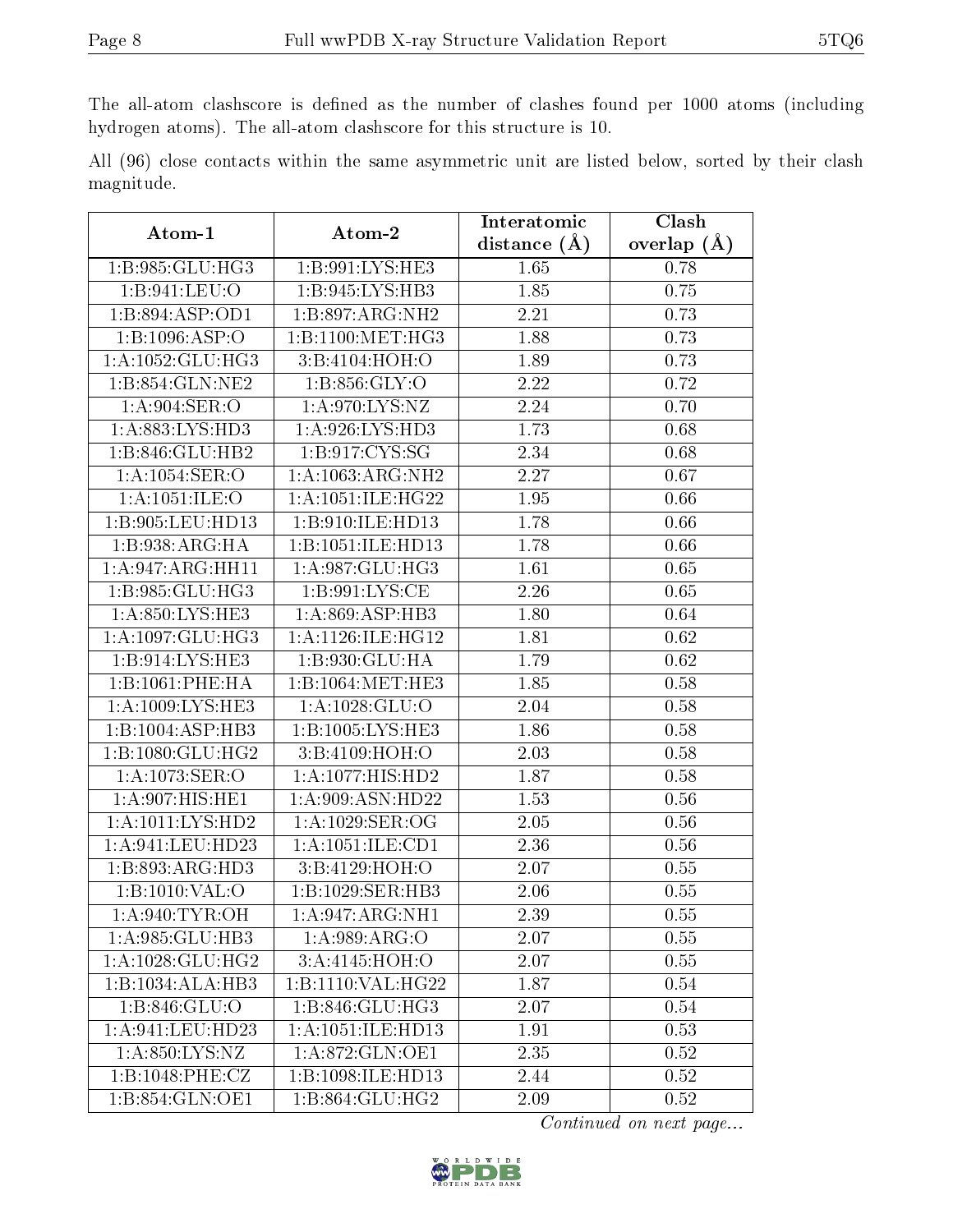| $\mathbf{v}$ and $\mathbf{r}$<br>Atom-1 | Atom-2               | Interatomic       | Clash         |
|-----------------------------------------|----------------------|-------------------|---------------|
|                                         |                      | distance $(\AA)$  | overlap $(A)$ |
| 1: B: 850: LYS: HD3                     | 1:B:869:ASP:HB2      | 1.92              | 0.52          |
| 1: A: 1057: PRO: HB2                    | 1: A: 1058: PRO: HD3 | 1.91              | 0.51          |
| 1:A:1002:PRO:HD3                        | 1: A:1008:PTR:HD2    | 1.92              | 0.51          |
| 1: A: 1005: LYS: HE2                    | 1: A: 1007: PTR: O3P | 2.11              | 0.51          |
| 1: A:865:MET:HE2                        | 1: A:878: VAL:HGI1   | 1.93              | 0.51          |
| 1:A:932:LEU:HD22                        | 1:A:985:GLU:HA       | 1.92              | 0.50          |
| 1: B:890: GLU:HB3                       | 3:B:4190:HOH:O       | $2.11\,$          | 0.50          |
| 1:A:1005:LYS:NZ                         | 1: A: 1007: PTR: O3P | 2.45              | 0.49          |
| 1: A:855: LEU: HD11                     | 1: A:931:TYR:CE1     | 2.47              | 0.49          |
| 1:B:914:LYS:HE3                         | 1:B:930:GLU:CA       | 2.43              | 0.48          |
| 1:B:938:ARG:HA                          | 1:B:1051:ILE:CD1     | 2.43              | 0.48          |
| 1:B:848:HIS:HB3                         | 1:B:869:ASP:C        | 2.34              | 0.48          |
| 1: A:854: GLN:NE2                       | 1: A:856: GLY:O      | 2.46              | 0.47          |
| 1: A:974: HIS:O                         | 1:A:975:ARG:HB2      | 2.14              | 0.47          |
| 1:B:1073:SER:O                          | 1:B:1077:HIS:ND1     | 2.37              | 0.47          |
| 1:B:1034:ALA:CB                         | 1:B:1110:VAL:HG22    | 2.45              | 0.47          |
| 1: A:958: SER:O                         | 1: A:962: LYS: HG3   | 2.15              | 0.47          |
| 1: A: 1099: TYR: O                      | 1:A:1103:THR:HG23    | 2.15              | 0.47          |
| 1:B:932:LEU:HD13                        | 1:B:985:GLU:HG2      | 1.96              | 0.47          |
| 1:A:1004:ASP:OD1                        | 1: A: 1005: LYS: HG3 | 2.16              | 0.46          |
| $1:A:1027:THR:\overline{HG22}$          | 1:A:1079:ILE:HD13    | 1.96              | 0.46          |
| 1: A:901: ILE: HD12                     | 1: A:972: TYR: CZ    | 2.50              | 0.46          |
| 1:B:873:ASP:OD1                         | 1: B: 875: THR: OG1  | 2.27              | 0.46          |
| 1: A:966: TYR:O                         | 1:A:969:THR:HG22     | 2.16              | 0.45          |
| 1:B:944:HIS:CD2                         | 1:B:947:ARG:NH1      | 2.84              | 0.45          |
| 1:A:846:GLU:OE2                         | 1:A:919:SER:HB3      | 2.16              | 0.45          |
| 1:B:850:LYS:HD3                         | 1:B:869:ASP:CB       | 2.46              | 0.45          |
| 1:A:901:ILE:HD12                        | 1: A:972:TYR:CE1     | 2.52              | 0.45          |
| $1:$ A:855:LEU:HD11                     | 1: A:931:TYR:HE1     | 1.82              | 0.44          |
| 1: A:1038:TRP:CE3                       | 1: A:1106:TRP:HA     | 2.51              | 0.44          |
| 1: A:952:LYS:NZ                         | 1:A:987:GLU:OE2      | 2.51              | 0.44          |
| 1: A:867: ARG:HD3                       | 1:A:874:ASN:HA       | 2.00              | 0.44          |
| 1: A:913: TYR: CZ                       | 1:A:915:GLY:HA2      | $\overline{2.53}$ | 0.44          |
| 1: A:858: GLY:HA3                       | 2:A:4000:7GV:C23     | 2.48              | 0.44          |
| 1:B:954:LEU:HB2                         | 1:B:1127:ARG:HD2     | 1.98              | 0.44          |
| 1:A:1090:ARG:NH2                        | 1: A:1096: ASP:CG    | 2.72              | 0.43          |
| 1:B:1100:MET:O                          | 1:B:1104:GLU:HG3     | 2.18              | 0.43          |
| 1: B: 975: ARG: HD3                     | 1:B:997:LEU:O        | 2.17              | 0.43          |
| 1:B:1008:PTR:HD1                        | 1:B:1008:PTR:C       | 2.47              | 0.43          |
| 1: B: 1038: TRP: CE3                    | 1:B:1106:TRP:HA      | 2.53              | 0.43          |
| 1:B:882:LYS:HB3                         | 1:B:927:LEU:HB3      | 2.00              | 0.43          |

Continued from previous page...

Continued on next page...

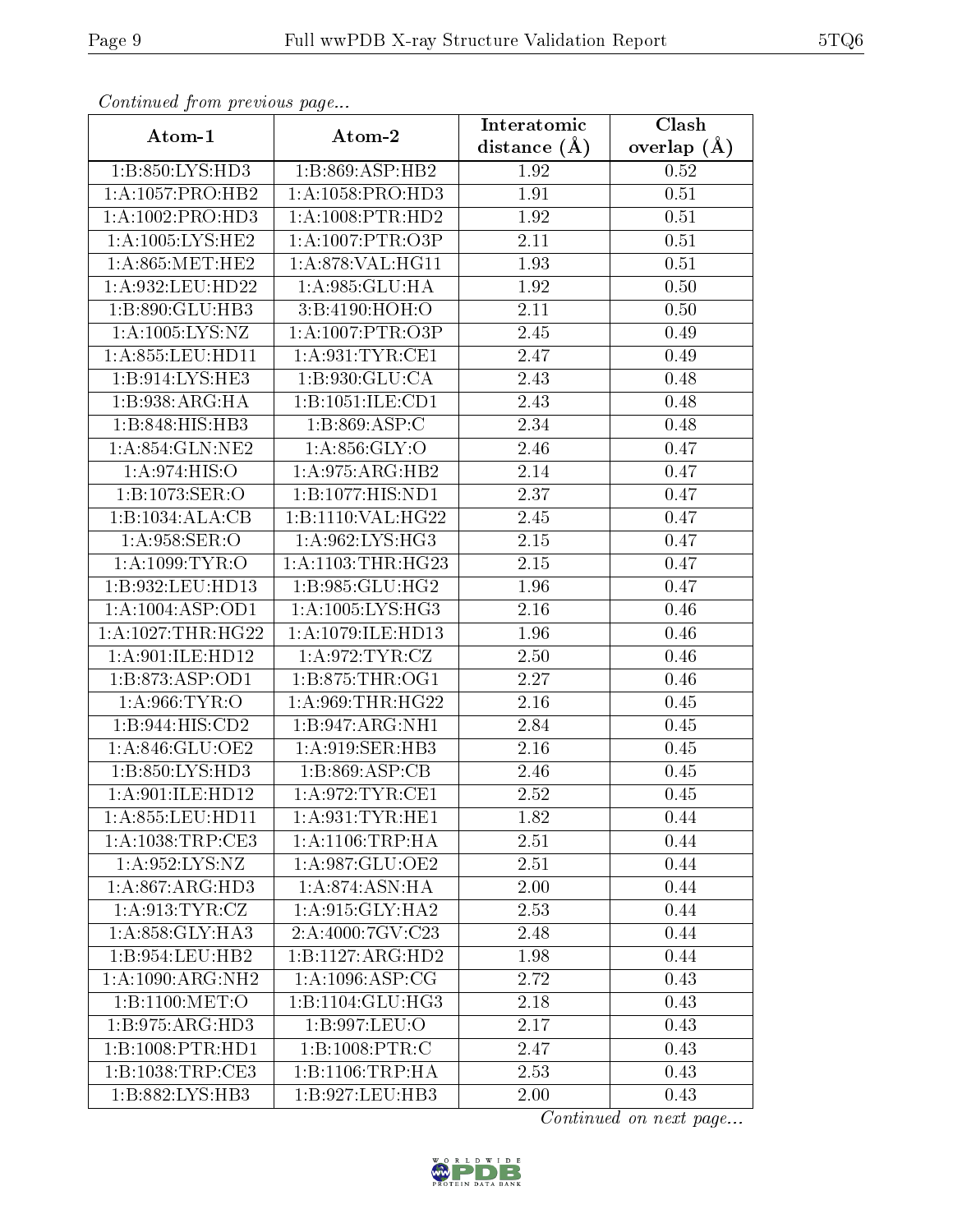| Atom-1              | Atom-2                | Interatomic      | Clash           |
|---------------------|-----------------------|------------------|-----------------|
|                     |                       | distance $(\AA)$ | overlap $(\AA)$ |
| 1: A: 1005: LYS: CE | 1: A: 1007: PTR: O3P  | 2.66             | 0.43            |
| 1: A:976: ASP:OD1   | 1: A:980:ARG:NH2      | 2.51             | 0.43            |
| 1: A:899: ILE: HG12 | 1: A:927: LEU: HD13   | 2.01             | 0.43            |
| 1: A: 1039: SER: O  | 1: A: 1043: VAL: HG23 | 2.19             | 0.42            |
| 1: A:903: LYS: HD2  | 3:A:4115:HOH:O        | 2.19             | 0.42            |
| 1:A:1051:ILE:O      | 1: A: 1051: ILE: CG2  | 2.64             | 0.42            |
| 1: A:945: LYS: HA   | 1: A:948: ILE: HD12   | 2.01             | 0.42            |
| 1: B: 848: HIS: O   | 1:B:869:ASP:N         | 2.39             | 0.42            |
| 1: A:975: ARG:HD3   | 1:A:997:LEU:O         | 2.19             | 0.42            |
| 1: A:893:ARG:HG2    | 1:A:897:ARG:CZ        | 2.49             | 0.42            |
| 1: A: 1010: VAL: O  | 1: A:1029: SER:HB3    | 2.20             | 0.42            |
| 1:B:1000:VAL:HG22   | 3:B:4125:HOH:O        | 2.19             | 0.41            |
| 1:B:1057:PRO:HB2    | 1:B:1058:PRO:HD3      | 2.02             | 0.41            |
| 1: A:848: HIS: CG   | 1: A:870: PRO:HA      | 2.55             | 0.41            |
| 1:B:1051:ILE:O      | 1:B:1051:ILE:HG22     | 2.20             | 0.41            |
| 1: A:912: LYS: HD3  | 1: A:930: GLU:CD      | 2.41             | 0.41            |
| 1:B:888:THR:HG22    | 1:B:889:GLU:N         | 2.35             | 0.40            |
| 1: A:971: ARG: NH2  | 1: A: 1005: LYS: O    | 2.54             | $0.40\,$        |

Continued from previous page...

There are no symmetry-related clashes.

#### 5.3 Torsion angles  $(i)$

#### 5.3.1 Protein backbone (i)

In the following table, the Percentiles column shows the percent Ramachandran outliers of the chain as a percentile score with respect to all X-ray entries followed by that with respect to entries of similar resolution.

The Analysed column shows the number of residues for which the backbone conformation was analysed, and the total number of residues.

| Mol | Chain | Analysed                          | Favoured |        | Allowed   Outliers | Percentiles |    |
|-----|-------|-----------------------------------|----------|--------|--------------------|-------------|----|
|     |       | $266/304(88\%)$   257 (97\%)      |          | 9(3%)  |                    | 100 100     |    |
|     |       | $263/304(86\%)$   250 (95\%)      |          | 12(5%) | $1(0\%)$           | 34          | 25 |
| All | All   | $529/608$ $(87\%)$   507 $(96\%)$ |          | 21(4%) | $1(0\%)$           | 47          | 39 |

All (1) Ramachandran outliers are listed below:

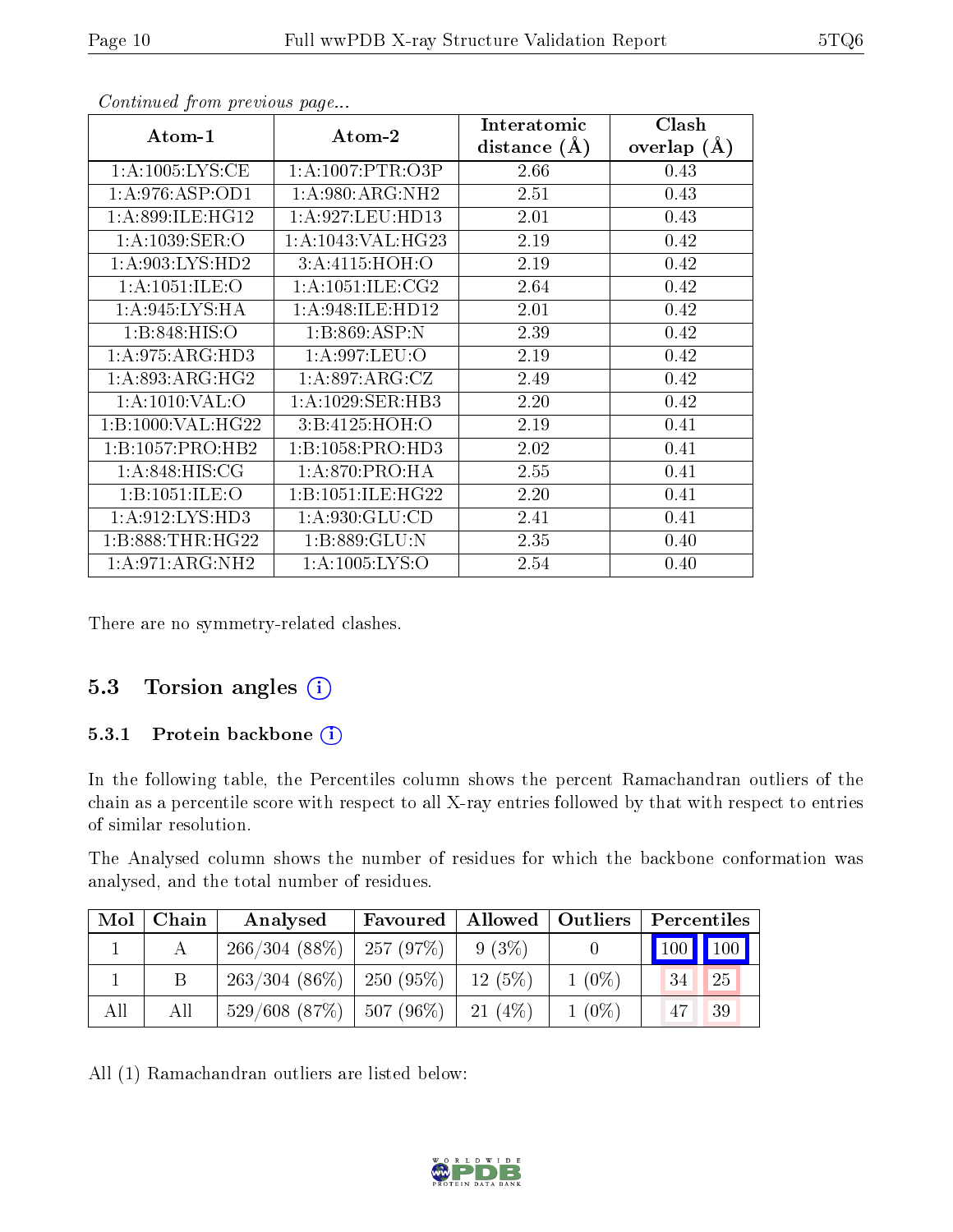| Mol | $\mid$ Chain $\mid$ Res | L'vpe |  |
|-----|-------------------------|-------|--|
|     |                         |       |  |

#### 5.3.2 Protein sidechains (i)

In the following table, the Percentiles column shows the percent sidechain outliers of the chain as a percentile score with respect to all X-ray entries followed by that with respect to entries of similar resolution.

The Analysed column shows the number of residues for which the sidechain conformation was analysed, and the total number of residues.

| Mol | Chain | Analysed        | Rotameric<br>Outliers |           | Percentiles                |                 |  |
|-----|-------|-----------------|-----------------------|-----------|----------------------------|-----------------|--|
|     |       | $253/275(92\%)$ | 234 $(92\%)$          | $19(8\%)$ | $\parallel$ 13 $\parallel$ | $\sqrt{6}$      |  |
|     | B     | $252/275(92\%)$ | 236 $(94\%)$          | $16(6\%)$ | 18                         | $\overline{10}$ |  |
| All | All   | $505/550$ (92%) | 470 (93\%)            | 35(7%)    | $\vert$ 15                 | 8               |  |

All (35) residues with a non-rotameric sidechain are listed below:

| Mol            | Chain                   | Res  | Type                                |
|----------------|-------------------------|------|-------------------------------------|
| $\mathbf{1}$   | $\boldsymbol{A}$        | 871  | <b>LEU</b>                          |
| $\mathbf{1}$   | $\overline{A}$          | 889  | GLU                                 |
| $\mathbf{1}$   | $\overline{A}$          | 896  | GLU                                 |
| $\mathbf{1}$   | $\overline{A}$          | 918  | <b>TYR</b>                          |
| $\overline{1}$ | $\overline{A}$          | 925  | <b>LEU</b>                          |
| $\mathbf{1}$   | $\overline{\rm A}$      | 937  | LEU                                 |
| $\overline{1}$ | $\overline{A}$          | 946  | $\overline{\mathrm{GLU}}$           |
| $\overline{1}$ | $\overline{\rm A}$      | 950  | <b>HIS</b>                          |
| $\overline{1}$ | $\overline{A}$          | 962  | <b>LYS</b>                          |
| $\mathbf{1}$   | $\overline{A}$          | 969  | THR                                 |
| $\mathbf{1}$   | $\overline{A}$          | 985  | $\mathrm{GL} \overline{\mathrm{U}}$ |
| $\mathbf{1}$   | $\overline{A}$          | 1003 | <b>GLN</b>                          |
| $\overline{1}$ | $\overline{A}$          | 1006 | GLU                                 |
| $\overline{1}$ | $\overline{A}$          | 1052 | $\overline{\mathrm{GLU}}$           |
| $\mathbf{1}$   | $\overline{A}$          | 1073 | <b>SER</b>                          |
| $\overline{1}$ | $\overline{A}$          | 1080 | $\overline{\text{GLU}}$             |
| $\overline{1}$ | $\overline{A}$          | 1090 | $\rm{ARG}$                          |
| $\overline{1}$ | $\overline{A}$          | 1121 | LEU                                 |
| $\mathbf{1}$   | $\overline{\rm A}$      | 1128 | <b>ASP</b>                          |
| $\mathbf{1}$   | $\overline{\mathrm{B}}$ | 843  | $\overline{\text{GLN}}$             |
| $\mathbf{1}$   | $\overline{\mathrm{B}}$ | 846  | GLU                                 |
| $\overline{1}$ | $\overline{\mathrm{B}}$ | 852  | LEU                                 |
| $\mathbf 1$    | B                       | 893  | ${\rm ARG}$                         |

Continued on next page...

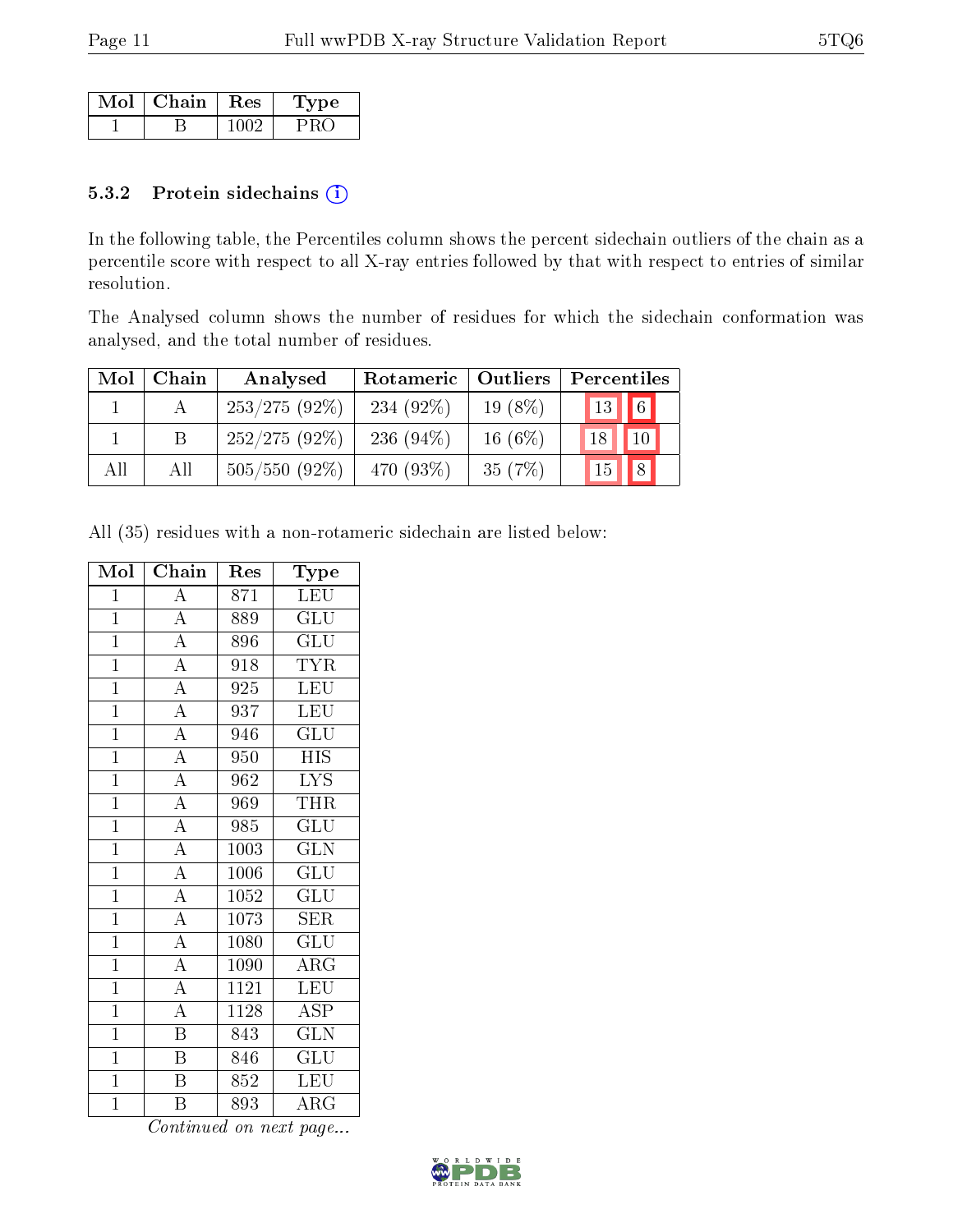| Mol          | Chain | Res  | Type       |
|--------------|-------|------|------------|
| 1            | В     | 918  | TYR        |
| $\mathbf{1}$ | В     | 937  | LEU        |
| $\mathbf{1}$ | В     | 943  | <b>LYS</b> |
| 1            | Β     | 945  | LYS        |
| $\mathbf{1}$ | В     | 967  | LEU        |
| 1            | В     | 985  | GLU        |
| $\mathbf{1}$ | В     | 1010 | VAL        |
| $\mathbf{1}$ | В     | 1016 | SER        |
| 1            | В     | 1083 | <b>LYS</b> |
| $\mathbf 1$  | В     | 1087 | $\rm{ARG}$ |
| 1            | В     | 1097 | GLU        |
|              |       | 1110 | VAL        |

Continued from previous page...

Some sidechains can be flipped to improve hydrogen bonding and reduce clashes. All (14) such sidechains are listed below:

| Mol            | Chain          | Res  | Type       |
|----------------|----------------|------|------------|
| $\mathbf{1}$   | A              | 859  | ASN        |
| 1              | А              | 885  | <b>GLN</b> |
| 1              | A              | 909  | <b>ASN</b> |
| $\mathbf{1}$   | $\overline{A}$ | 950  | HIS        |
| 1              | A              | 955  | GLN        |
| 1              | $\overline{A}$ | 1003 | <b>GLN</b> |
| 1              | А              | 1077 | HIS        |
| 1              | B              | 885  | GLN        |
| $\overline{1}$ | B              | 909  | ASN        |
| 1              | $\overline{B}$ | 942  | <b>GLN</b> |
| 1              | В              | 944  | HIS        |
| 1              | R              | 955  | GLN        |
| 1              | В              | 1111 | <b>ASN</b> |
| 1              |                | 1129 | ASN        |

#### 5.3.3 RNA (1)

There are no RNA molecules in this entry.

### 5.4 Non-standard residues in protein, DNA, RNA chains (i)

4 non-standard protein/DNA/RNA residues are modelled in this entry.

In the following table, the Counts columns list the number of bonds (or angles) for which Mogul statistics could be retrieved, the number of bonds (or angles) that are observed in the model and

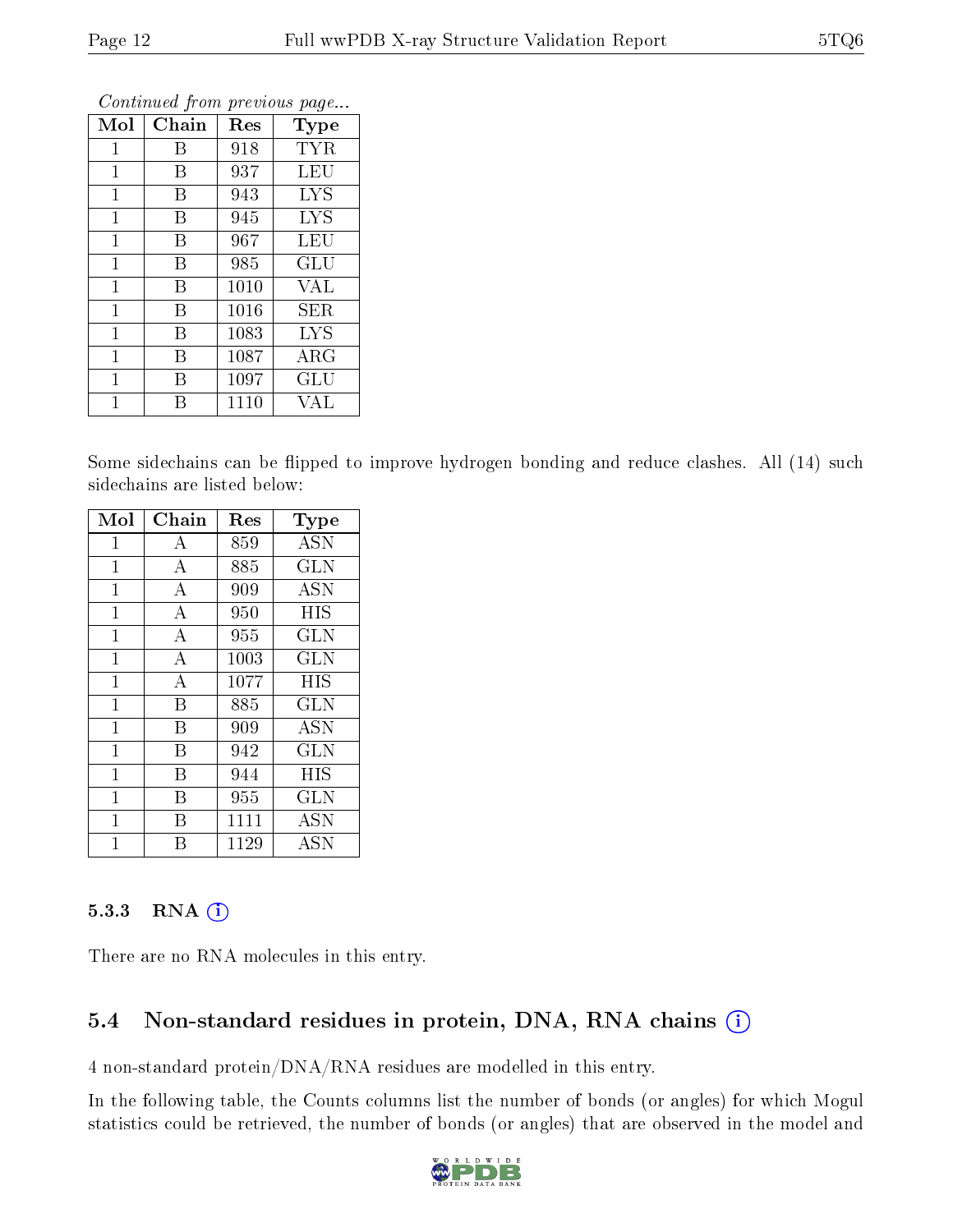the number of bonds (or angles) that are defined in the Chemical Component Dictionary. The Link column lists molecule types, if any, to which the group is linked. The Z score for a bond length (or angle) is the number of standard deviations the observed value is removed from the expected value. A bond length (or angle) with  $|Z| > 2$  is considered an outlier worth inspection. RMSZ is the root-mean-square of all Z scores of the bond lengths (or angles).

| Mol | Type       | Chain | Res  | Bond lengths<br>Link |            |      | Bond angles |          |      |       |
|-----|------------|-------|------|----------------------|------------|------|-------------|----------|------|-------|
|     |            |       |      |                      | Counts     | RMSZ | # $ Z  > 2$ | Counts   | RMSZ | # Z   |
|     | <b>PTR</b> |       | 1007 |                      | 15, 16, 17 | 0.88 |             | 19,22,24 | 0.86 |       |
|     | <b>PTR</b> | B     | 1008 |                      | 15, 16, 17 | 0.72 | $(6\%)$     | 19,22,24 | 0.84 |       |
|     | <b>PTR</b> | А     | 1008 |                      | 15, 16, 17 | 0.72 |             | 19,22,24 | 0.82 |       |
|     | <b>PTR</b> |       | 1007 |                      | 15, 16, 17 | 0.66 |             | 19,22,24 | 0.87 | 1(5%) |

In the following table, the Chirals column lists the number of chiral outliers, the number of chiral centers analysed, the number of these observed in the model and the number defined in the Chemical Component Dictionary. Similar counts are reported in the Torsion and Rings columns. '-' means no outliers of that kind were identified.

| Mol | Type       | Chain | Res  | $\lfloor$ Link $\rfloor$ | Chirals | <b>Torsions</b>                                         | Rings   |
|-----|------------|-------|------|--------------------------|---------|---------------------------------------------------------|---------|
|     | <b>PTR</b> |       | 1007 |                          |         | 0/10/11/13                                              | 0/1/1/1 |
|     | <b>PTR</b> | B     | 1008 |                          |         | 1/10/11/13                                              | 0/1/1/1 |
|     | <b>PTR</b> |       | 1008 |                          |         | 1/10/11/13                                              | 0/      |
|     | <b>PTR</b> |       | 1007 |                          |         | $\left\lfloor \frac{2}{10}/\frac{11}{13} \right\rfloor$ |         |

All (1) bond length outliers are listed below:

|  |  | $\mid$ Mol $\mid$ Chain $\mid$ Res $\mid$ Type $\mid$ Atoms $\mid$ | $\vert$ Observed( $\AA$ ) $\vert$ Ideal( $\AA$ ) $\vert$ |  |
|--|--|--------------------------------------------------------------------|----------------------------------------------------------|--|
|  |  | $1008$   PTR   OH-CZ   -2.01                                       |                                                          |  |

All (1) bond angle outliers are listed below:

|  |  | $\mid$ Mol $\mid$ Chain $\mid$ Res $\mid$ Type $\mid$ Atoms | $\Box$ Observed $(^\circ)$ $\Box$ Ideal $(^\circ)$ |       |
|--|--|-------------------------------------------------------------|----------------------------------------------------|-------|
|  |  | $1007$   PTR   OH-P-O1P   -2.03                             | 101 64                                             | 109.3 |

There are no chirality outliers.

All (4) torsion outliers are listed below:

| Mol | Chain | Res  | Type  | Atoms                     |
|-----|-------|------|-------|---------------------------|
|     |       | 1008 | PTR.  | CZ-OH-P-O1P               |
|     |       | 1007 | PTR.  | $\overline{CZ}$ -OH-P-O1P |
|     |       | 1008 | PTR.  | $\mid$ CZ-OH-P-O1P        |
|     |       | 1007 | PTR – | $\mid$ CZ-OH-P-O2P        |

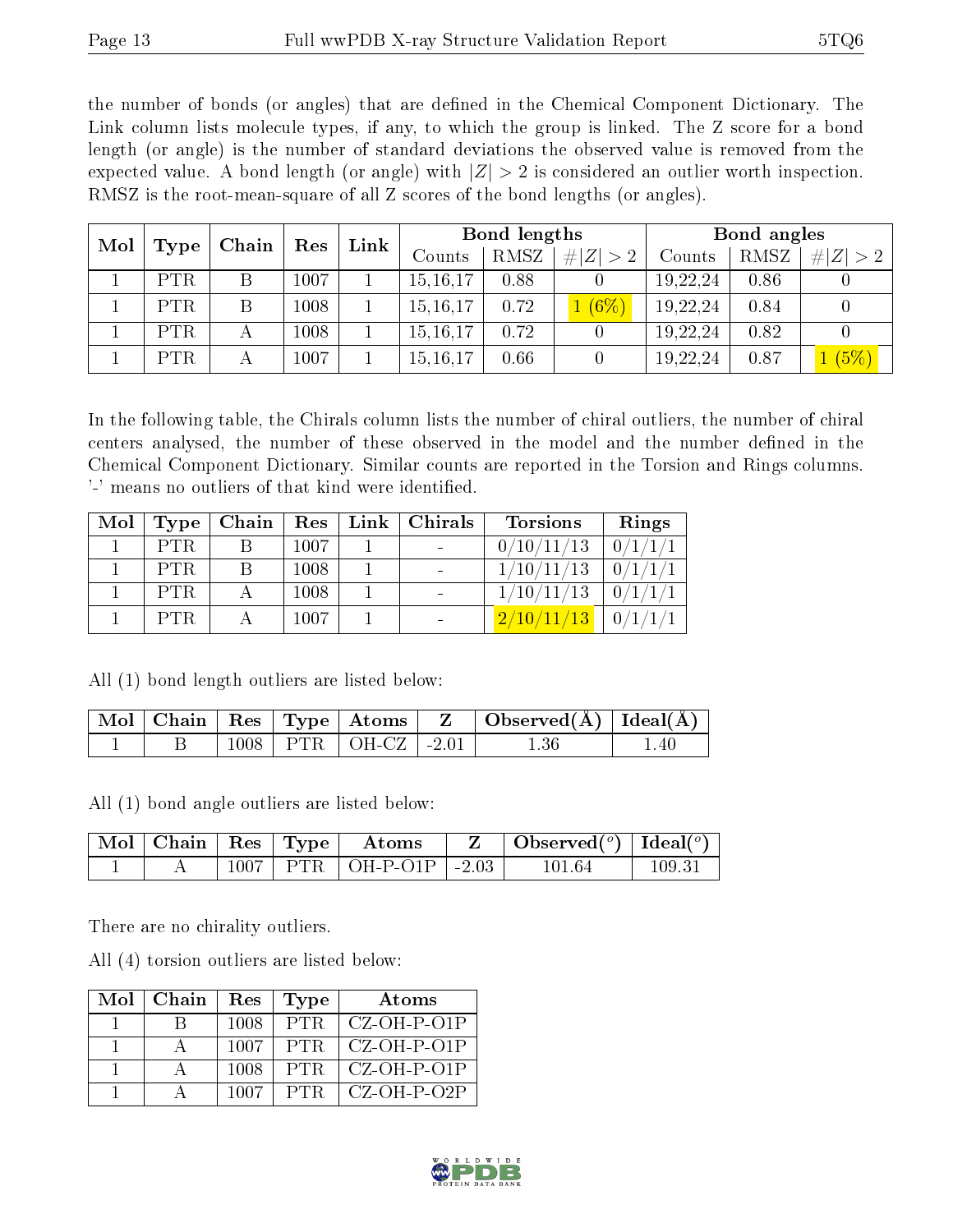There are no ring outliers.

3 monomers are involved in 5 short contacts:

|  |     | Mol   Chain   Res   Type   Clashes   Symm-Clashes |
|--|-----|---------------------------------------------------|
|  | PTR |                                                   |
|  | PTR |                                                   |
|  |     |                                                   |

#### 5.5 Carbohydrates (i)

There are no carbohydrates in this entry.

### 5.6 Ligand geometry (i)

2 ligands are modelled in this entry.

In the following table, the Counts columns list the number of bonds (or angles) for which Mogul statistics could be retrieved, the number of bonds (or angles) that are observed in the model and the number of bonds (or angles) that are dened in the Chemical Component Dictionary. The Link column lists molecule types, if any, to which the group is linked. The Z score for a bond length (or angle) is the number of standard deviations the observed value is removed from the expected value. A bond length (or angle) with  $|Z| > 2$  is considered an outlier worth inspection. RMSZ is the root-mean-square of all Z scores of the bond lengths (or angles).

| Mol |      | Chain | Res  | Link            |            | Bond lengths |             |          | Bond angles |         |
|-----|------|-------|------|-----------------|------------|--------------|-------------|----------|-------------|---------|
|     | Type |       |      |                 | Counts-    | RMSZ         | $\# Z  > 2$ | Counts   | RMSZ        | # Z     |
|     | 7GV  |       | 4000 | $\qquad \qquad$ | 26, 28, 28 | 0.62         |             | 26,40,40 | 0.82        |         |
|     | 7GV  |       | 4001 | -               | 26, 28, 28 | 0.75         |             | 26,40,40 | $\ldots 10$ | $(3\%)$ |

In the following table, the Chirals column lists the number of chiral outliers, the number of chiral centers analysed, the number of these observed in the model and the number defined in the Chemical Component Dictionary. Similar counts are reported in the Torsion and Rings columns. '-' means no outliers of that kind were identified.

|     |   |      |        | Mol   Type   Chain   Res   Link   Chirals | <b>Torsions</b>                | Rings |
|-----|---|------|--------|-------------------------------------------|--------------------------------|-------|
| 7GV |   | 4000 | $\sim$ | <b>Contract Contract</b>                  | $\frac{1}{16/36/36}$   0/4/4/4 |       |
| 7GV | Β | 4001 | $\sim$ | and the state of the                      | $\frac{2}{16/36/36}$   0/4/4/4 |       |

There are no bond length outliers.

All (1) bond angle outliers are listed below:

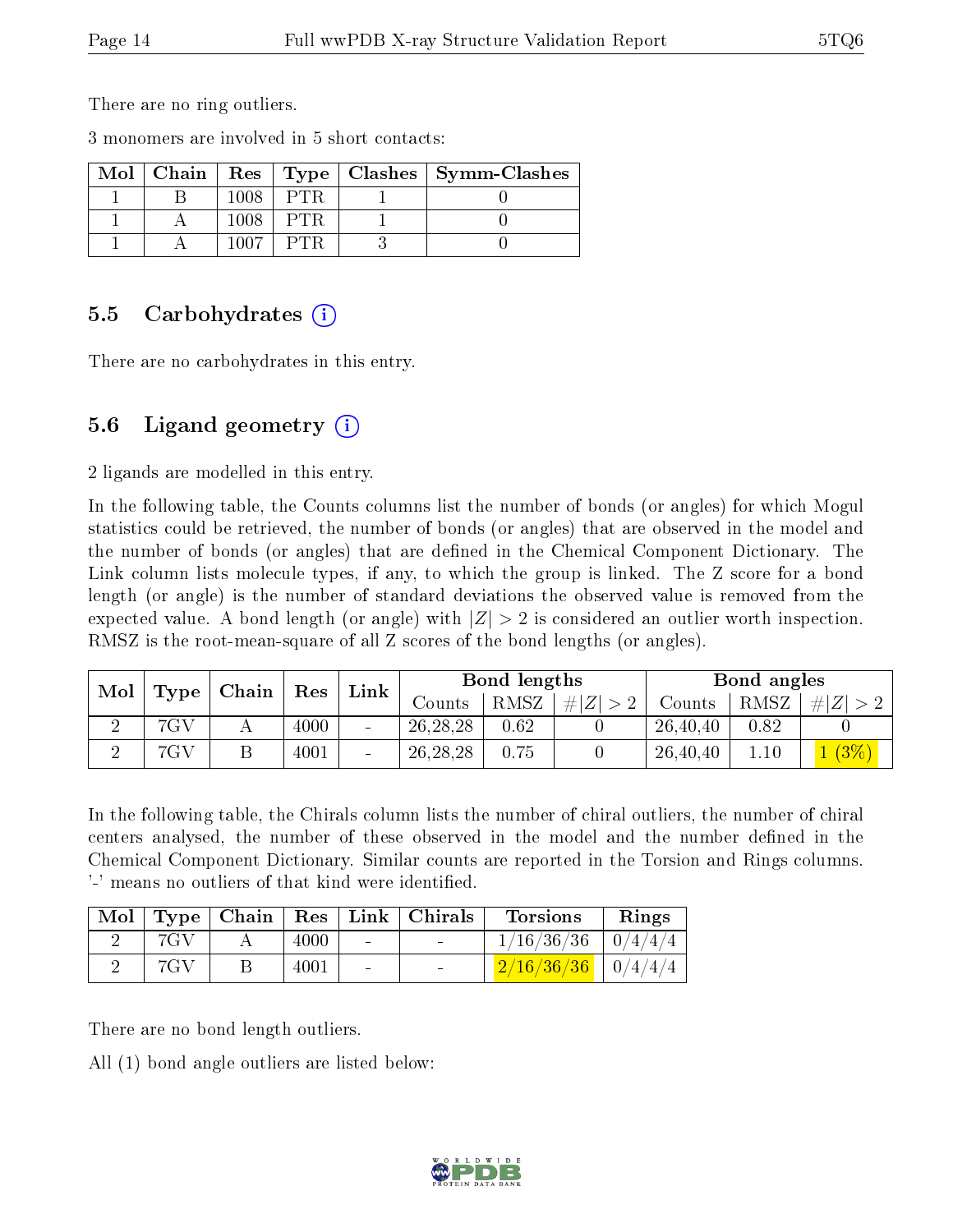| $\mid$ Mol $\mid$ Chain $\mid$ Res $\mid$ Type $\mid$ |  | $\rm~Atons$                         | $\mathbf{Z}$   Observed( $^o$ )   Ideal( $^o$ ) |        |
|-------------------------------------------------------|--|-------------------------------------|-------------------------------------------------|--------|
|                                                       |  | $4001$   $7GV$   N18-C10-N8   -3.27 | 113.55                                          | 117 06 |

There are no chirality outliers.

All (3) torsion outliers are listed below:

| Mol | Chain | Res  | Type | Atoms                   |
|-----|-------|------|------|-------------------------|
|     |       | 4001 | 7G V | $O20 - C19 - N21 - C25$ |
|     |       | 4000 | 7GV  | $O20 - C19 - N5 - C4$   |
|     |       | 4001 | 7GV  | $N5-C19-N21-C25$        |

There are no ring outliers.

1 monomer is involved in 1 short contact:

|  |      |  | Mol   Chain   Res   Type   Clashes   Symm-Clashes ' |
|--|------|--|-----------------------------------------------------|
|  | 4000 |  |                                                     |

The following is a two-dimensional graphical depiction of Mogul quality analysis of bond lengths, bond angles, torsion angles, and ring geometry for all instances of the Ligand of Interest. In addition, ligands with molecular weight > 250 and outliers as shown on the validation Tables will also be included. For torsion angles, if less then 5% of the Mogul distribution of torsion angles is within 10 degrees of the torsion angle in question, then that torsion angle is considered an outlier. Any bond that is central to one or more torsion angles identified as an outlier by Mogul will be highlighted in the graph. For rings, the root-mean-square deviation (RMSD) between the ring in question and similar rings identified by Mogul is calculated over all ring torsion angles. If the average RMSD is greater than 60 degrees and the minimal RMSD between the ring in question and any Mogul-identified rings is also greater than 60 degrees, then that ring is considered an outlier. The outliers are highlighted in purple. The color gray indicates Mogul did not find sufficient equivalents in the CSD to analyse the geometry.

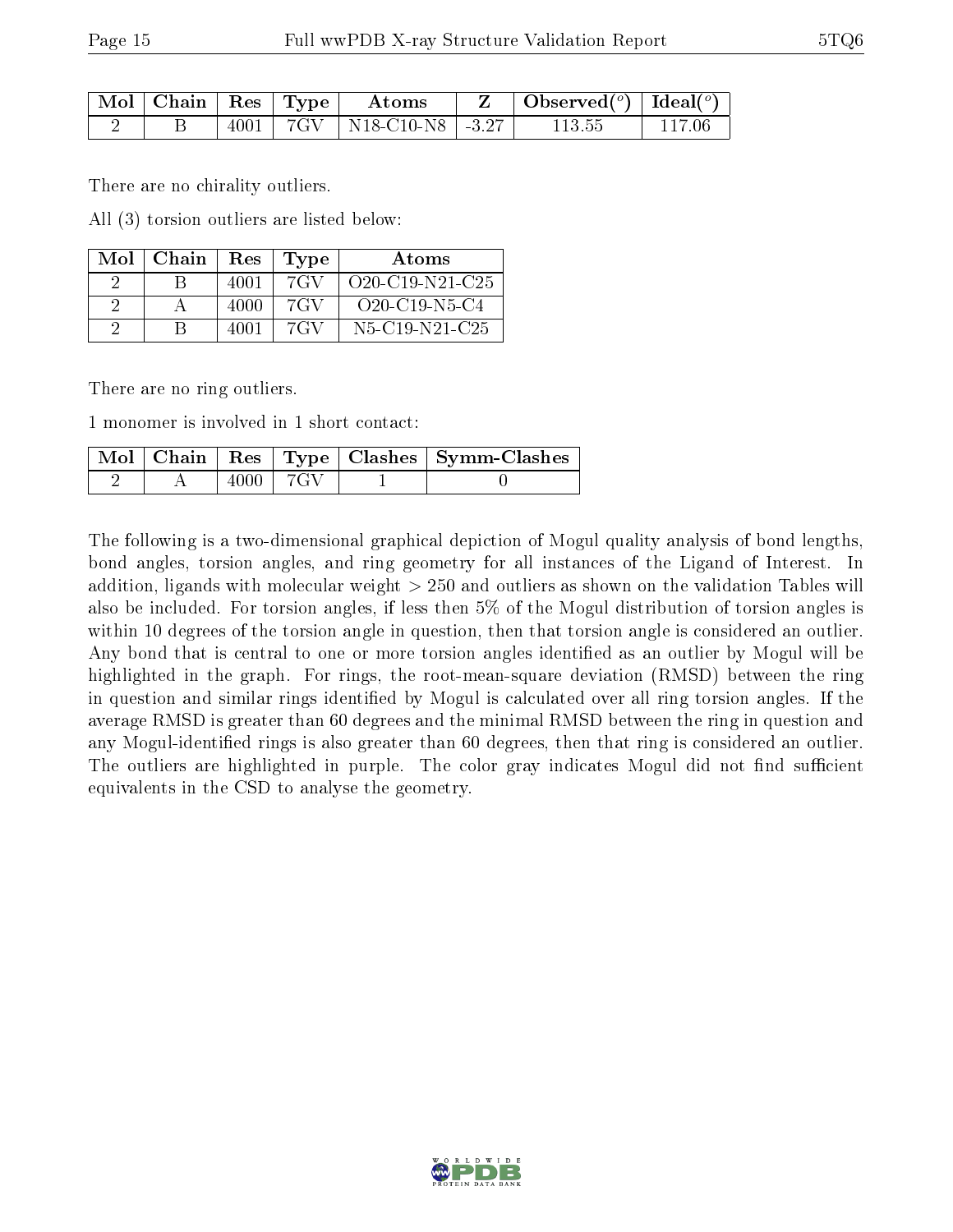

## 5.7 [O](https://www.wwpdb.org/validation/2017/XrayValidationReportHelp#nonstandard_residues_and_ligands)ther polymers (i)

There are no such residues in this entry.

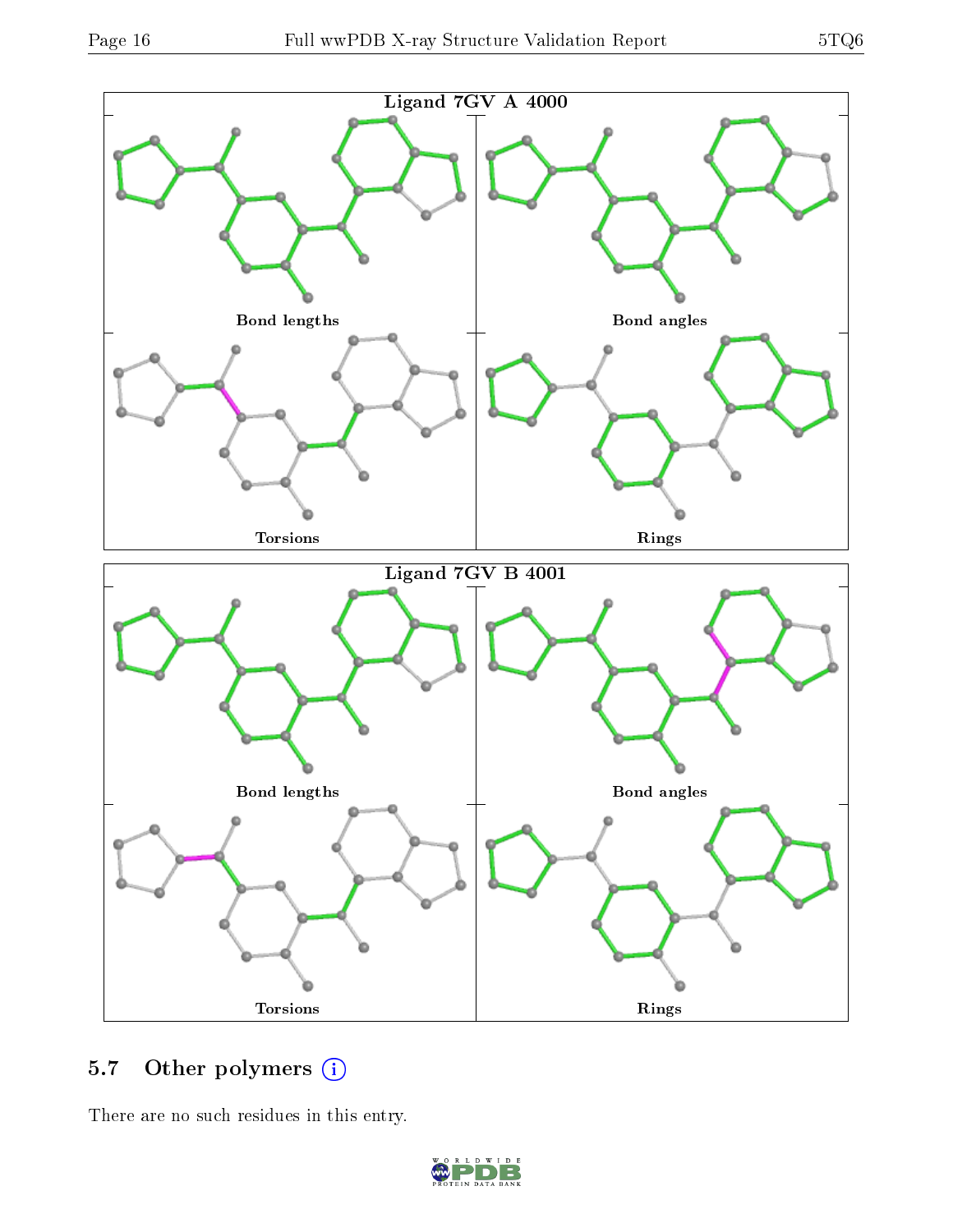## 5.8 Polymer linkage issues (i)

There are no chain breaks in this entry.

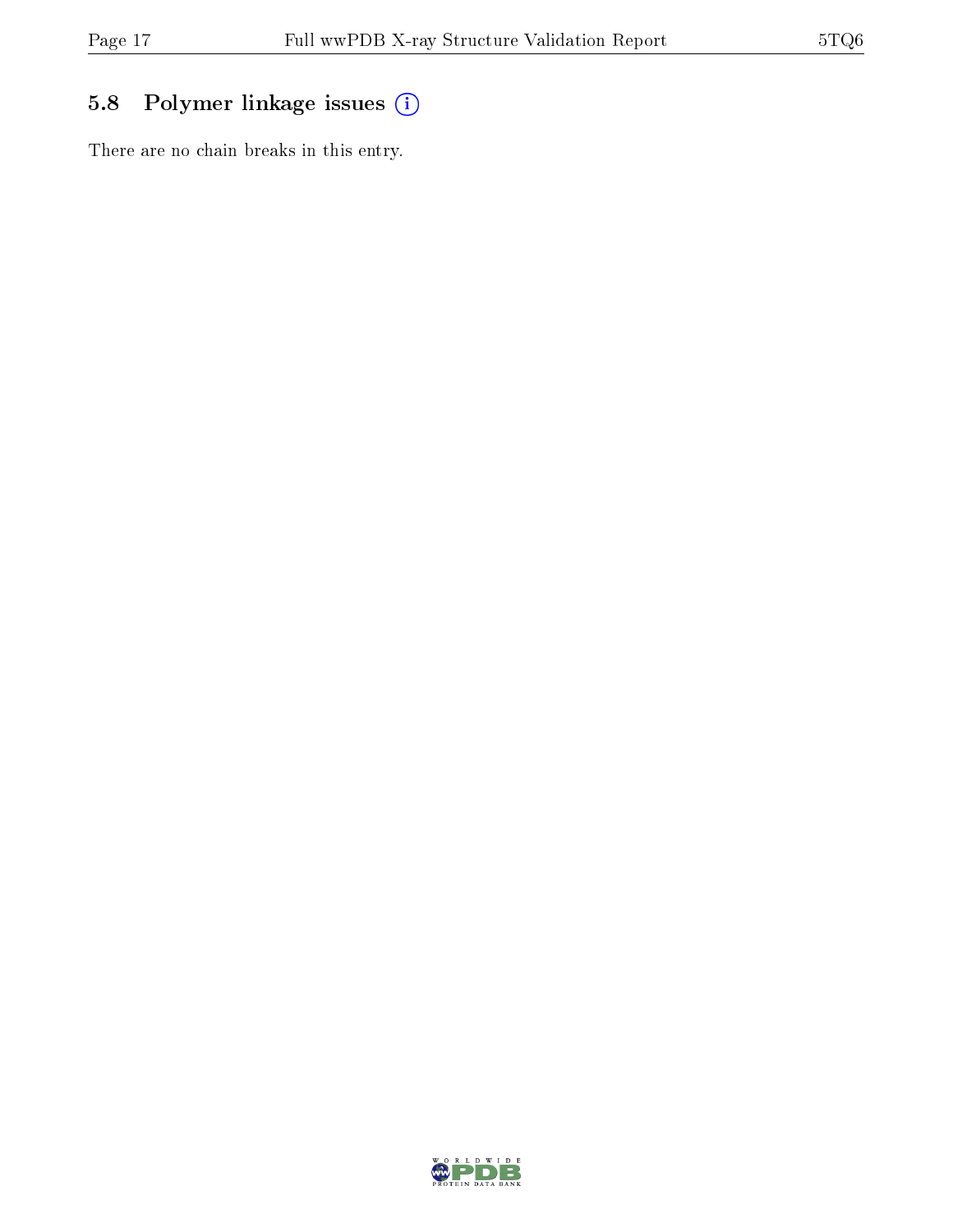# 6 Fit of model and data  $(i)$

### 6.1 Protein, DNA and RNA chains (i)

Unable to reproduce the depositors R factor - this section is therefore empty.

### 6.2 Non-standard residues in protein, DNA, RNA chains (i)

Unable to reproduce the depositors R factor - this section is therefore empty.

#### 6.3 Carbohydrates (i)

Unable to reproduce the depositors R factor - this section is therefore empty.

### 6.4 Ligands  $(i)$

Unable to reproduce the depositors R factor - this section is therefore empty.

The following is a graphical depiction of the model fit to experimental electron density of all instances of the Ligand of Interest. In addition, ligands with molecular weight > 250 and outliers as shown on the geometry validation Tables will also be included. Each fit is shown from different orientation to approximate a three-dimensional view.